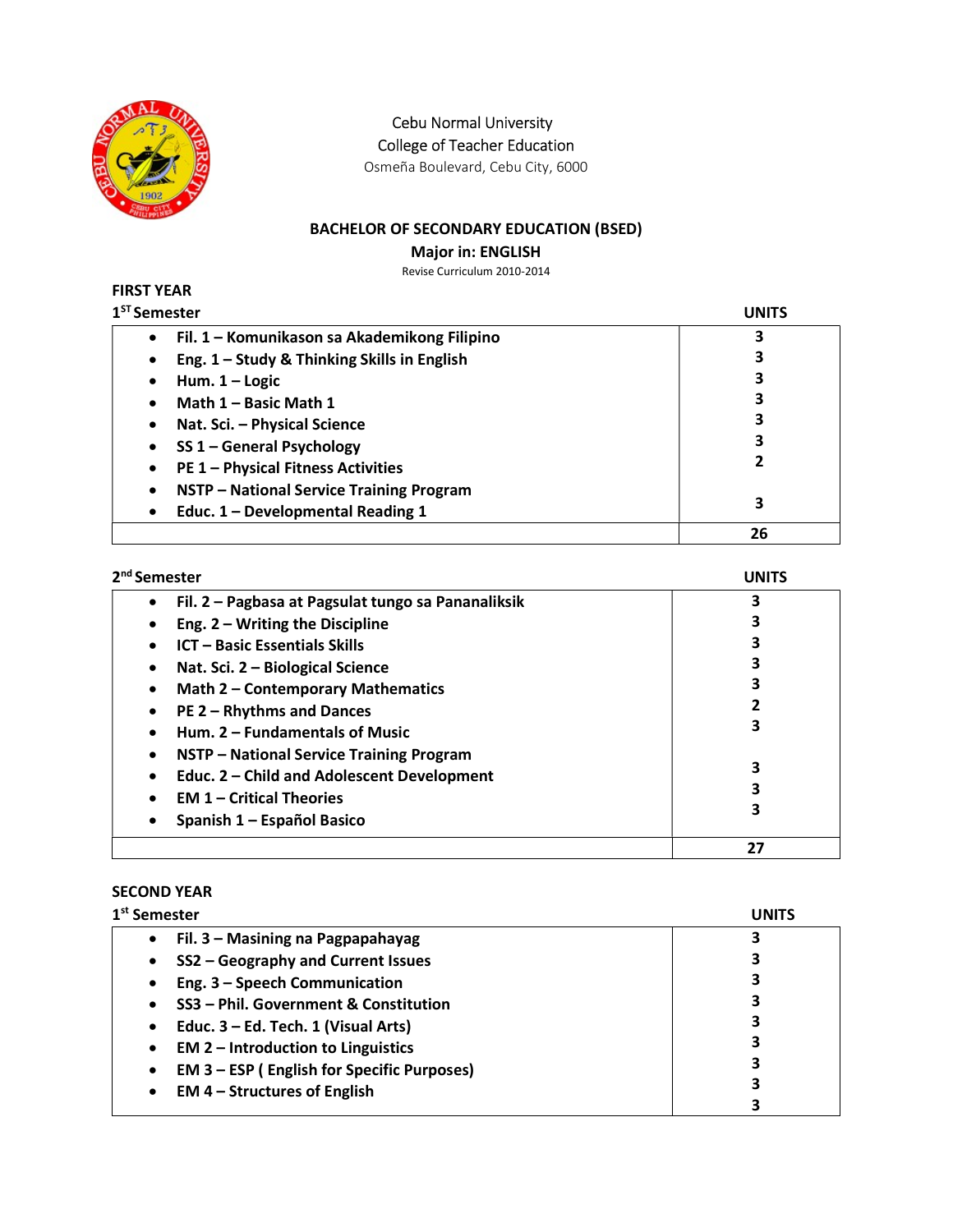| Spanish 2 – Español Intermedio          |    |
|-----------------------------------------|----|
| PE 3 – Fundamentals of Games and Sports |    |
|                                         | 29 |

| 2 <sup>nd</sup> Semester                          | <b>UNITS</b> |
|---------------------------------------------------|--------------|
| Educ. $4$ – Facilitating Learning                 |              |
| Educ. 5 - Educational Technology 2 (ICT)          |              |
| Educ. 6 - Teaching Profession                     |              |
| Educ. 7 - Principles of Teaching 1                |              |
| <b>EM 5 - Language Research</b>                   |              |
| <b>EM 6 - Literary Appreciation and Criticism</b> |              |
| <b>EM7 - Discourse Analysis</b>                   |              |
| <b>PE 4 - Recreational Activities</b>             |              |
| <b>EM 8 - Translation and Editing</b>             | 3            |
|                                                   | 27           |

## THIRD YEAR

| $1ST$ Semester                                         | <b>UNITS</b> |
|--------------------------------------------------------|--------------|
| History 1 - Philippine History<br>$\bullet$            |              |
| Lit. $1$ – Literature of the Philippines<br>$\bullet$  | 3            |
| Educ. 9 – Principles of Teaching 2<br>$\bullet$        | 3            |
| Educ. 10 Assessment of Student Learning 1<br>$\bullet$ |              |
| Educ. $11$ – Field Study 1<br>$\bullet$                | 3            |
| <b>EM 9 - Mythology and Folklore</b><br>$\bullet$      | 6            |
| EM $10$ – The Teaching of English<br>$\bullet$         | 3            |
| <b>EM 11 - Afro-Asian Literature</b>                   | 3            |
| <b>EM 12 - The Teaching of Literature</b>              |              |
|                                                        | 27           |

| 2 <sup>nd</sup> Semester                                                            | <b>INIT</b> |
|-------------------------------------------------------------------------------------|-------------|
| SS4 - Economics w/ Agrarian Reform<br>٠                                             |             |
| Educ. 12 - Assessment of Student Learning 2<br>$\bullet$                            |             |
| Educ. $13$ – Field Study 2<br>$\bullet$                                             |             |
| Educ. 14 - Curriculum Development<br>$\bullet$                                      |             |
| Educ. 15 – Intro. to Research<br>$\bullet$                                          |             |
| <b>EM 13 - Language and Literature Assessment</b><br>$\bullet$                      |             |
| <b>EM 14 - English-American Literature</b><br>$\bullet$                             | 3           |
| <b>EM 15 - Language Curriculum for Secondary School</b><br>$\bullet$                |             |
| <b>EM 16 - Preparation &amp; Evaluation of Instructional Materials</b><br>$\bullet$ |             |
|                                                                                     | 27          |

## FOURTH YEAR

1<sup>st</sup> Semester

| Topic<br><b>Special</b><br>zdur<br>16<br>. .<br>. |  |
|---------------------------------------------------|--|